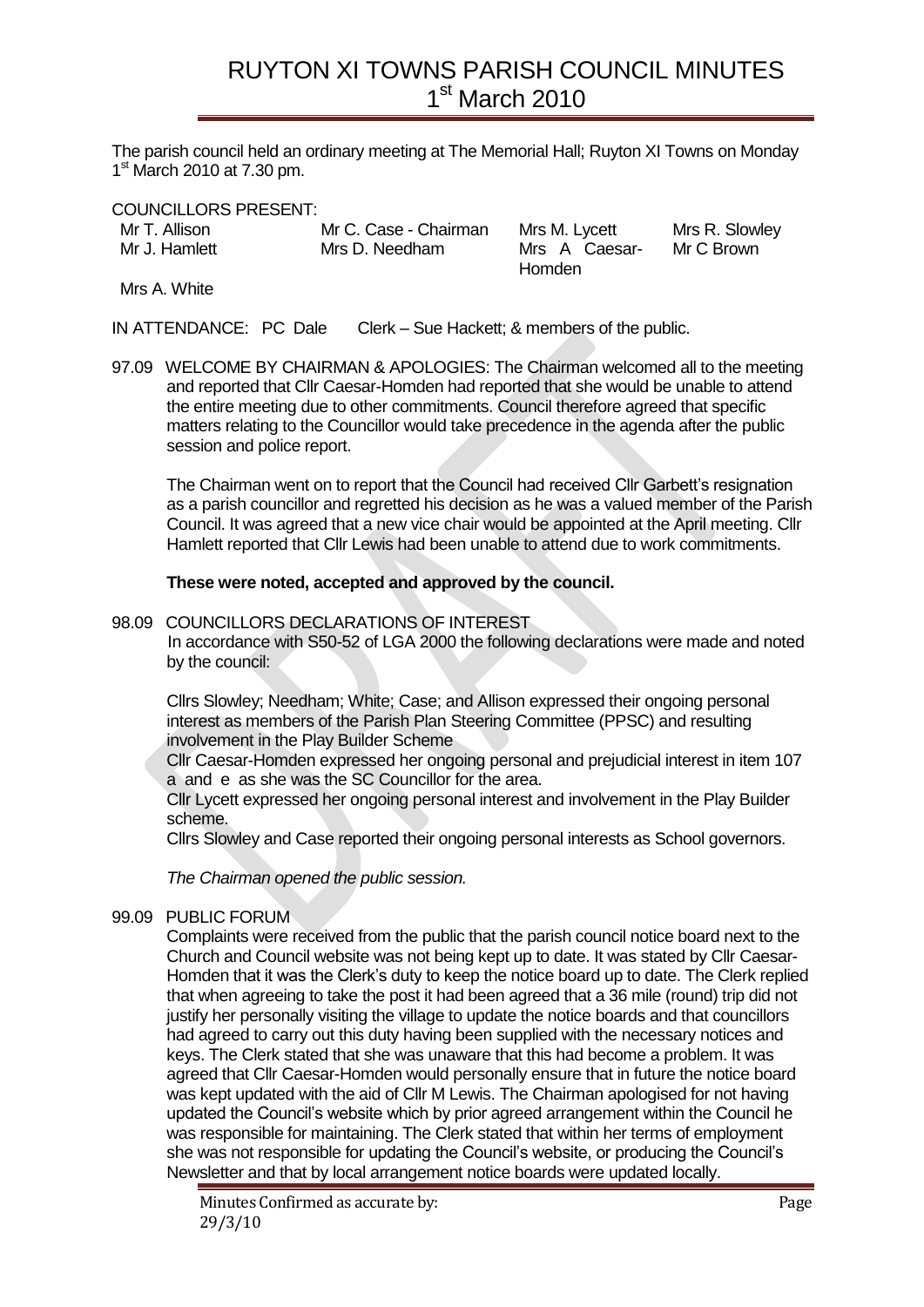These comments were noted by the Council and it was agreed that Communications would be reviewed as an agenda item for the 29 March Council meeting.

*The Chairman resumed council business.* 

105.09 CONFIRMATION & ACCEPTANCE OF PREVIOUS MEETING MINUTES (a) Draft minutes of the Parish Council meeting held on 8/2/10; were not deemed accurate by the Parish Council as the following insertions were required:

> Min 83.09 Bullet point one – First sentence "at Cedar Cottage, Brownhill" was to be inserted after "to his perimeter wall"; as the description was vague. Bullet point two – Third sentence "effectively" was considered to be inaccurate and was to be substituted for "safely".

Min 86.09 (d) - "Pooh Bridge" was inaccurately named and the following required inserting......"the bridge from School Rd".

Min 95.09 (a) – "6 intensive poultry units" was to be replaced by "5 intensive poultry units." And Cllr's Caesar-Homden's apologies for being unable to attend the meeting on the 22-2-10 required insertion.

The Council having agreed that the minutes were now an accurate representation of the meeting **authorised the Chairman to initial the amendments and sign the minutes confirming their accuracy.**

(b) Draft minutes of the parish council extraordinary meeting held on 22/2/10 were not deemed accurate by the council, and the following amendments were required:

Councillors present: "Mr M Hamlett" was to be replaced with " Mr J Hamlett".

Min 97.09 – Omitted to include Cllr Caesar-Homden; this was inserted however no reason was given at the meeting for her absence so this was not inserted.

Min 101.09 – "Little Fox Buildings" was replaced with "Fox Holes Farm".

The Council having agreed that the minutes were now an accurate representation of the meeting **authorised the Chairman to sign confirming their accuracy**.

- 106.09 POLICE REPORT PC Dale summarised recent reported incidents relating to the damage to vehicles and theft of heating oil in or near the parish and then demonstrated the new padlocks now available. PC Dale also reported on the success of the Rural Watch Scheme which had been so successful in the Shrewsbury South area. He urged people to sign up to the scheme which kept the rural community in touch with crime reports in their area via the internet. The Chairman thanked him for attending.
- 107.09 LOCAL REPORTS

 (a) St John The Baptist Primary School, Safe to School Routes February Meeting – Cllr White gave a summary of the meeting whilst Cllr Caesar-Homden stressed that no decisions as yet had been made and further consultation was necessary. It was agreed that Cllr White would continue to represent the council at future meetings (Next meeting scheduled 10/3/10).It was also agreed that Cllr Caesar-Homden would chase SC for the detailed written report on the HGV survey which had taken place last year.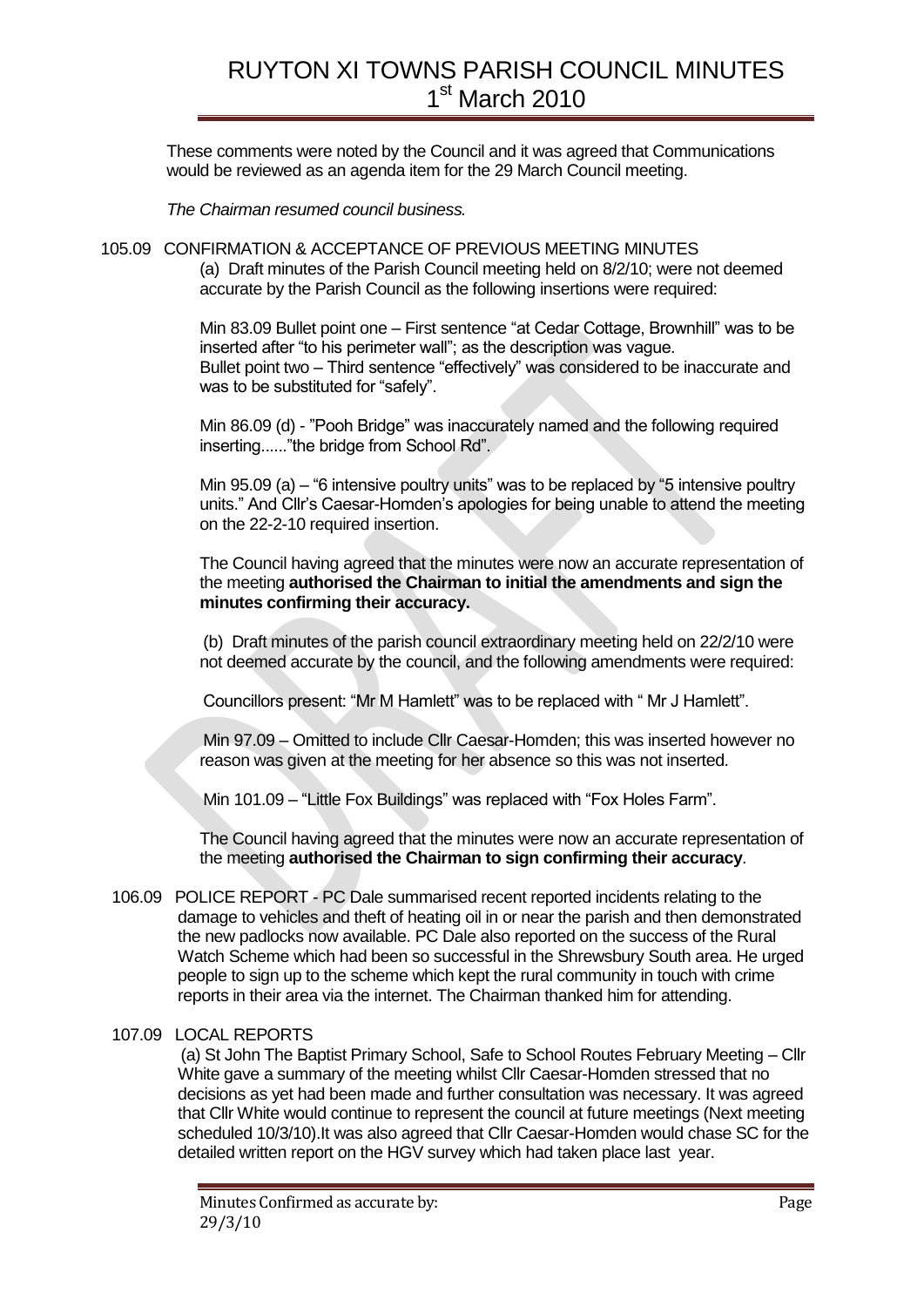(b) Shropshire Council Report - Cllr Caesar-Homden confirmed that there would be 0% increase in council tax in the Oswestry area and that a litter pick had been organised for the 12/3/10. Cllr Needham requested more information on possible cuts proposed in the services available to the older population which was steadily expanding in Shropshire. Having summarised recent SC reviews concerning the meals on wheels service Cllr Caesar-Homden agreed to obtain more specific information for the next LJC and parish council meetings. Similarly a more detailed report was requested by Cllr Slowley on the proposed "My Place" youth provision in Oswestry. Cllr Caesar-Homden agreed to obtain plans for the next LJC and parish council meetings and a update on when the new Leisure Centre at Oswestry would be available for public use. The Chairman thanked Cllr Caesar-Homden for her report.

 (d) Local Joint Committee (LJC) –Cllr Caesar-Homden confirmed that the next meeting was to be held on 17/3/10 in West Felton and encouraged the council and members of the public to attend as a presentation was being given by SC Planning officers on the Local Development Framework Core Strategy. Cllr Slowley had nothing to add to the report.

*Cllr Caesar-Homden then left the meeting.*

 (c) Ruyton XI Towns Parish Plan Steering Committee – Cllr Allison reported that there was no progress on the installation of the new stiles.

(e) Ruyton XI Towns Drs Meadow Playbuilder Site - Cllr Slowley reported that contractors were expected on site any day and installation would be complete in 3 weeks.

(f) SALC Northern/Oswestry Area Committee – the Chairman reported that the training session on employment law had been good; however the future of the current committee was questionable.

(g) Ruyton XI Towns Sports Committee – Cllr Brown reported on the success of the site visit by the sub contractor arranged via Clive Dean. The outcome was that there was a need for SC to carry out corrective work on the existing drainage system as the existing membrane did not effectively drain the water away. The work had been commissioned for May. The Chairman commended the action taken and hoped that Cllr Brown would be able to provide a positive report in June.

**(**h) Nesscliffe Advisory Group – Cllr Slowley reported that there was little to report.

- (i) Other Nothing to report.
- 108.09 FINANCE Reimbursement of the Clerk's expenses for £34-60 (chq 689) which included postage and mileage was authorised for payment by the council.

The Clerk reported that she had received one confirmed quote for the production of the Elbridge notice board for £725; (this did not include installation) and awaited other quotes. The council who were eager to place the order requested that she followed up with regard to the outstanding quotes and placed the order asap.

109.09 NEW BUS SHELTER AT RUYTON XI TOWNS – The Clerk to reported that she awaited SC feedback. This was accepted by the council.